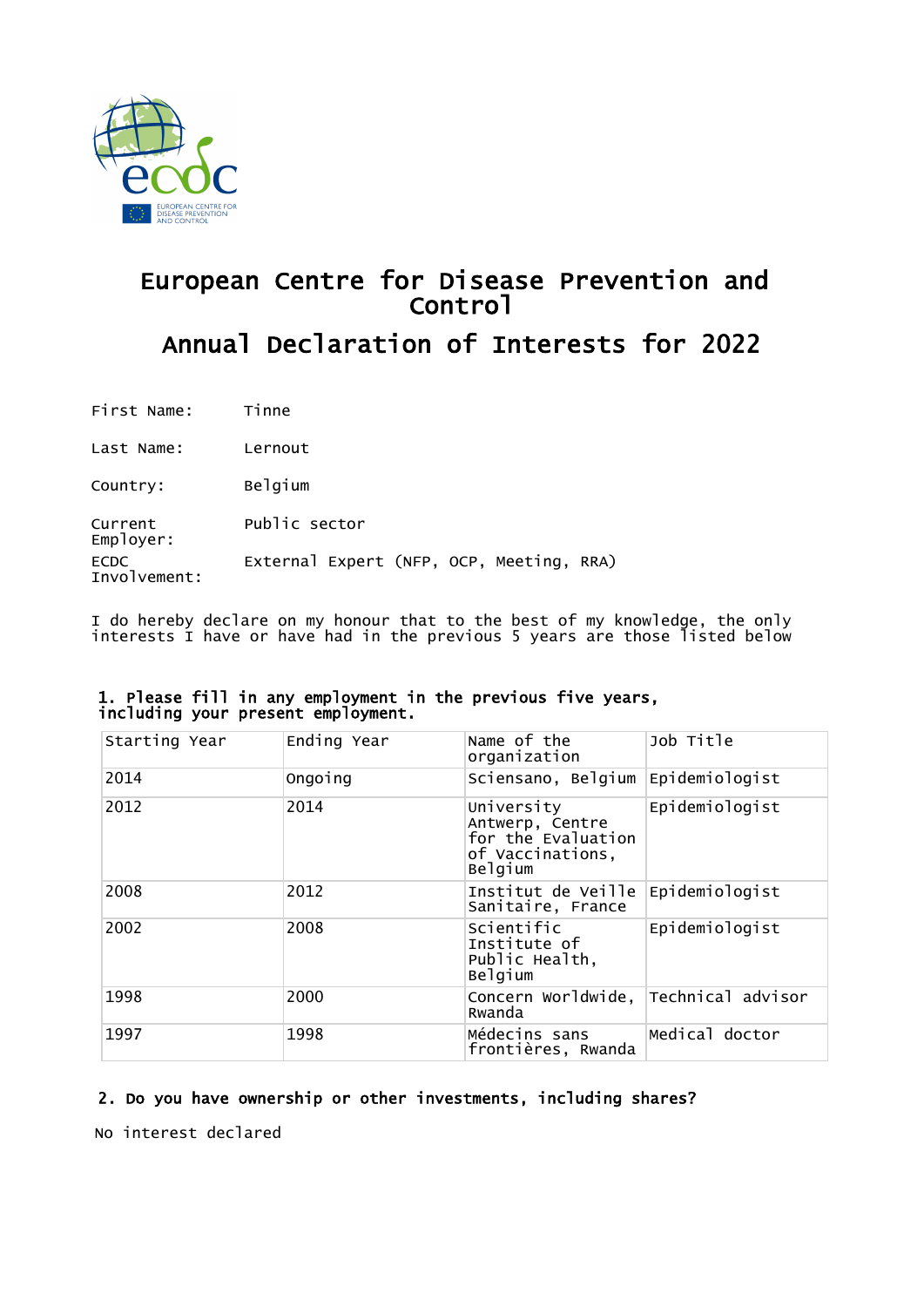| Nature of<br>Employment | Specific Type |
|-------------------------|---------------|
| $\mathbf 1$             |               |
| $\overline{2}$          |               |
| 1                       |               |
| $\mathbf{1}$            |               |
| 3                       |               |
| 3                       |               |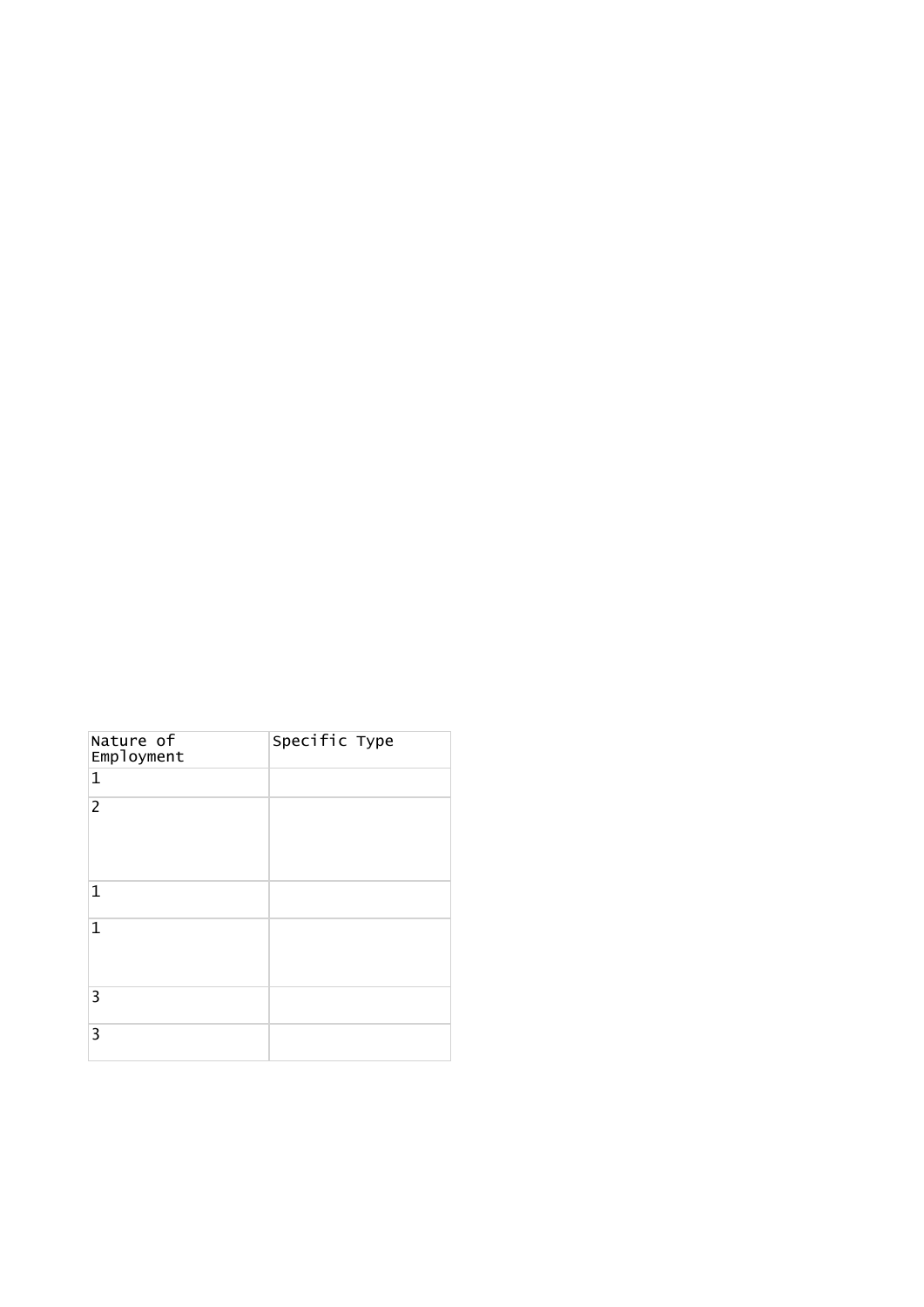## 3. Are you a member of a Managing Body or equivalent structure?

No interest declared

#### 4. Are you a member of a Scientific Advisory Body?

No interest declared

#### 5. Have you offered any consultancy or advice?

| Starting Year | Ending Year | Name of the<br>organization | Nature of activity |
|---------------|-------------|-----------------------------|--------------------|
| 2020          | 2020        | Atheneum                    | 0                  |

## 6. Have you received any research funding?

No interest declared

# 7. Do you have any intellectual property rights?

No interest declared

## 8. Do you have any other memberships or affiliations?

No interest declared

## 9. Are there any interests of close family members?

No interest declared

### 10. Is there any other interest you want to declare?

No interest declared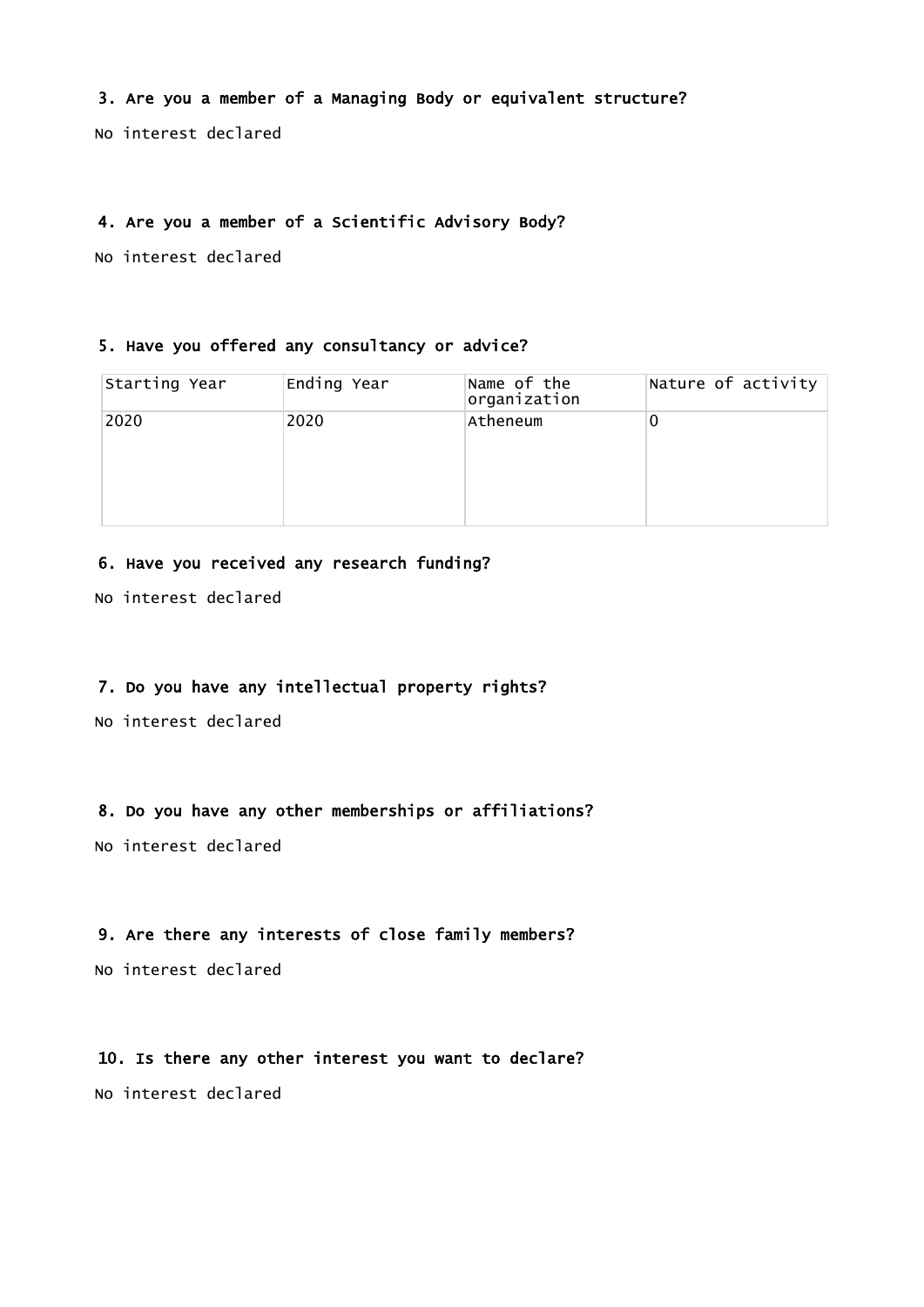| Type of Contract | Remuneration (if<br>any) | Specify other type Key tasks and<br>of activity | responsibilities                                                                                                  |
|------------------|--------------------------|-------------------------------------------------|-------------------------------------------------------------------------------------------------------------------|
|                  |                          |                                                 | One time interview<br>$\mathsf{\_}$ Provinding<br>epidemiological<br>information on<br>Lyme and TBE in<br>Belgium |